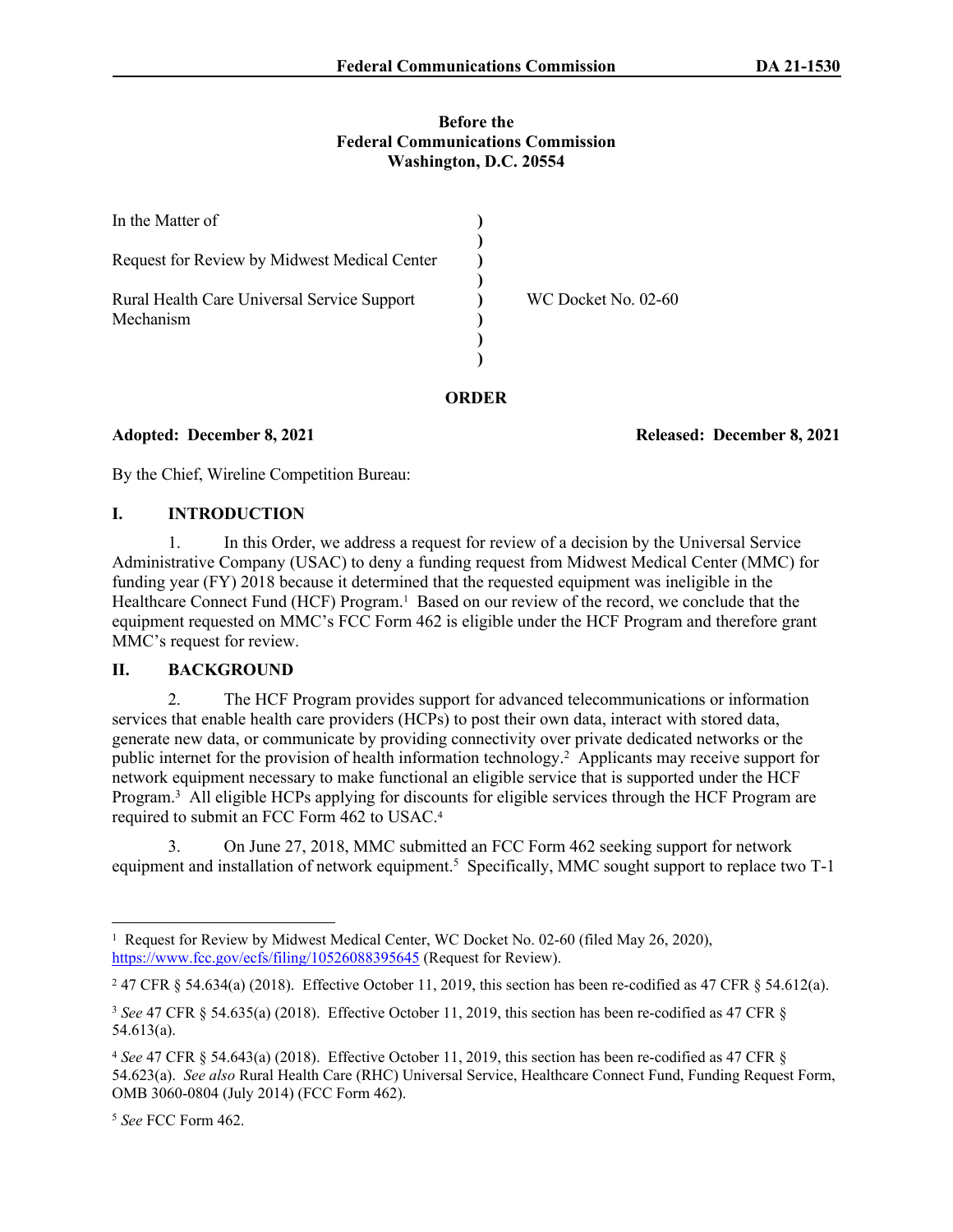circuits with wireless equipment that would provide it with 1 Gbps connection to another eligible HCP.<sup>6</sup> The wireless equipment is a type of networking hardware device that enables a connection between two different locations by bridging a wireless connection between them.<sup>7</sup> In MMC's case, the wireless equipment would link MMC and Galena-Strauss Senior Care Community Center (Galena-Strauss),<sup>8</sup> without connecting separately to the public internet. Galena-Strauss is a senior care assisted living community affiliated under MMC's corporate entity. This connection between the facilities is used for data backup and disaster recovery.<sup>9</sup> MMC and Galena Strauss both filed for HCF Program support with individual, rather than consortium, applications.

During application review, USAC sent information requests to MMC requesting information on the "internet circuit used in conjunction with the installed equipment."<sup>10</sup> Even though the wireless equipment would connect the circuits at MMC and Galena-Strauss, MMC's response stated that it would not be utilizing a circuit with the proposed wireless equipment because the equipment would replace the T-1 circuits that were connecting the two sites.<sup>11</sup> Based on this response, USAC concluded that MMC failed to demonstrate that the wireless equipment was necessary to make functional an eligible service currently supported by the HCF Program as required by program rules and denied MMC's application.<sup>12</sup>

5. On February 20, 2019, MMC filed an appeal with USAC.13 MMC acknowledged that the wireless equipment did not currently support an eligible service since the equipment had not yet been installed but emphasized that it would support an eligible service once installed.14 On April 16, 2020, USAC rejected this argument and determined that in order for the wireless equipment to be eligible for support in the HCF Program, the network equipment must be necessary to make functional an eligible

<sup>7</sup> *See id*. (Email from Rural Health Care Division, USAC to Midwest Medical Center (July 11, 2018)). *See also id*. (Email from Rachel Lawmaster, Espy Services, Inc. on behalf of Midwest Medical Center, to the Rural Health Care Division, USAC (July 12, 2018)).

<sup>8</sup> *See id*. (Quote from Christopher Geyer, Netux Solutions, LLC to Steve Dittmer, Midwest Medical Center (Apr. 23, 2018)).

9 Each location would utilize the wireless equipment for sending data backups to the other location and for disaster recovery in the event of a natural or human-made disaster that results in a threat to each location's technology infrastructure. The main purpose of both of these services is to duplicate data from each location and store it in another location so that it may be used to restore the original data after a data loss event. Redundant, secondary, or fail-over services are eligible for support in the HCF Program but the cost and bandwidth of those services must reasonably reflect their use as a secondary service and the most cost-effective option must be used. *See Rural Healthcare Support Mechanism,* WC Docket No. 02-60, Report and Order, 27 FCC Rcd 16678, 16730-31 paras. 113, n.295 (2012) (*Healthcare Connect Fund Order*).

<sup>10</sup> *See* Request for Review Attachments (Email from Rural Health Care Division, USAC to Midwest Medical Center (July 11, 2018)); *id*. (Email from Julio Fuentes, Rural Health Care Division, USAC to Rachel Lawmaster, Government Funding Specialist, Espy Services, Inc. on behalf of Midwest Medical Center (July 11, 2018)).

<sup>11</sup> The T-1 circuits allowed MMC to replicate its servers at other locations for backup and disaster recovery and allowed MMC to call direct extensions over the Virtual Private Network (VPN) so providers and staff could communicate. *See id*. (Email from Rachel Lawmaster, Espy Services, Inc. on behalf of Midwest Medical Center, to the Rural Health Care Division, USAC (July 12, 2018)).

<sup>12</sup> Request for Review Attachments (Email from USAC to Espy Services (Jan. 18, 2019)).

<sup>13</sup> See Appeal from Espy Services, Inc. on behalf of Midwest Medical Center, to the Rural Health Care Division, USAC (Feb. 20, 2019) (USAC Appeal).

<sup>14</sup> MMC sought support for ethernet, internet, and ISDN PRI in FY 2018.

<sup>6</sup> *See* Request for Review Attachments (Email from Rachel Lawmaster, Espy Services, Inc. on behalf of Midwest Medical Center, to the Rural Health Care Division, USAC (July 12, 2018)). MMC referred to this equipment as a "wireless network bridge." *Id*.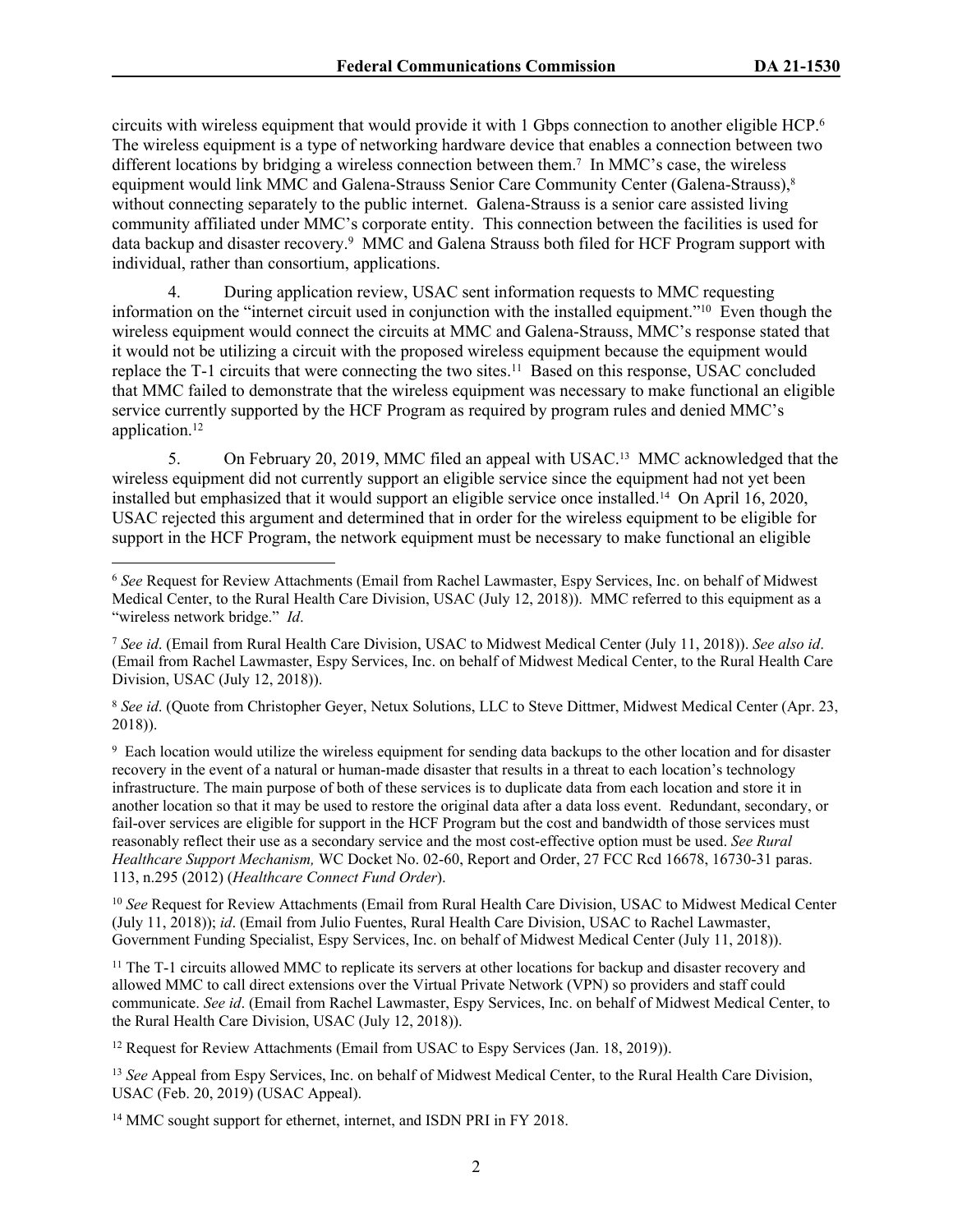service that the HCP is currently using and is supported under the HCF Program.<sup>15</sup> USAC's decision did not address whether the network equipment is the type of equipment that could be eligible if it made functional an eligible service. On May 26, 2020, MMC filed the instant Request for Review to the Commission.16 It argues that USAC should fund the equipment since the equipment and the supported connection are both eligible under the HCF Program for providing the ability for backup, disaster recovery, and redundancy for MMC.<sup>17</sup>

### **III. DISCUSSION**

6. We grant MMC's request for review and find the wireless equipment is eligible under HCF Program rules.<sup>18</sup> To be eligible for support in the HCF Program, equipment must fall within the categories of eligible equipment listed in the Commission's rules and also must make functional an eligible service that is supported under the HCF Program.19 First, we find that the type of wireless equipment requested falls within the categories of equipment that are eligible for HCF Program support. The HCF Program ensures that HCPs have enhanced access to advanced telecommunication services based on their individual health care broadband needs.20 To promote this end, we recognize that technology continues to evolve over time to create more effective connectivity solutions. In the *Healthcare Connect Fund Order*, the Commission made clear that eligible equipment may include "equipment necessary to connect dedicated health care broadband networks or individual HCPs to middle mile or backbone networks."<sup>21</sup> This broad designation makes eligible a variety of connectivity solutions and equipment, including wireless equipment, such as the equipment used here by MMC, which connects one eligible health care provider to another.<sup>22</sup>

7. Next, we find that MMC's wireless equipment, which enables a redundant connection, would "make functional an eligible service" that is supported under the HCF Program as required by the Commission's rules for the HCF Program.23 In response to USAC's two information requests, MMC explained that it would no longer need to use the two circuits previously supported by the HCF Program because the wireless network equipment would functionally upgrade those T-1 circuits to a 1 Gbps connection.24 The purpose of this connection would be to maintain and upgrade the redundant connection to provide data backup and disaster recovery between the two locations.25 In the *Healthcare Connect Fund Order*, the Commission recognized the importance of funding redundant, secondary, or fail-over

<sup>18</sup> *Healthcare Connect Fund Order*, 27 FCC Rcd at 16750-753, paras. 156-163.

<sup>20</sup> *See Healthcare Connect Fund Order*, 27 FCC Rcd at 16729-730, para. 111.

<sup>21</sup> *Id*. at 16753, para. 162.

<sup>22</sup> *See id*. *See also id.* at 16750, para. 156 (*citing* ITN PN Comments at 3 (supporting, at a minimum, the inclusion of the initial costs for routers and bridges associated with the installation of broadband services to eligible HCPs)).

<sup>23</sup> *See* 47 CFR § 54.635(a)

<sup>24</sup> *See* Request for Review Attachments (Email from Rachel Lawmaster, Espy Services, Inc. on behalf of Midwest Medical Center, to the Rural Health Care Division, USAC (July 12, 2018)).

<sup>25</sup> *See* USAC Appeal at 1.

<sup>15</sup> Request for Review Attachments (Letter from USAC to Ms. Cindy Hefel, Midwest Medical Center (Apr. 16, 2020)).

<sup>16</sup> Request for Review.

<sup>17</sup> *See id*.

<sup>&</sup>lt;sup>19</sup> *See* 47 CFR § 54.635(a), (c) (2018). Effective October 11, 2019, these sections have been re-codified as 47 CFR § 54.613(a), (c). Additionally, consortium applicants may receive support for network equipment necessary to manage, control, or maintain an eligible service or a dedicated health care broadband network. *See* 47 CFR § 54.635(b) (2018).